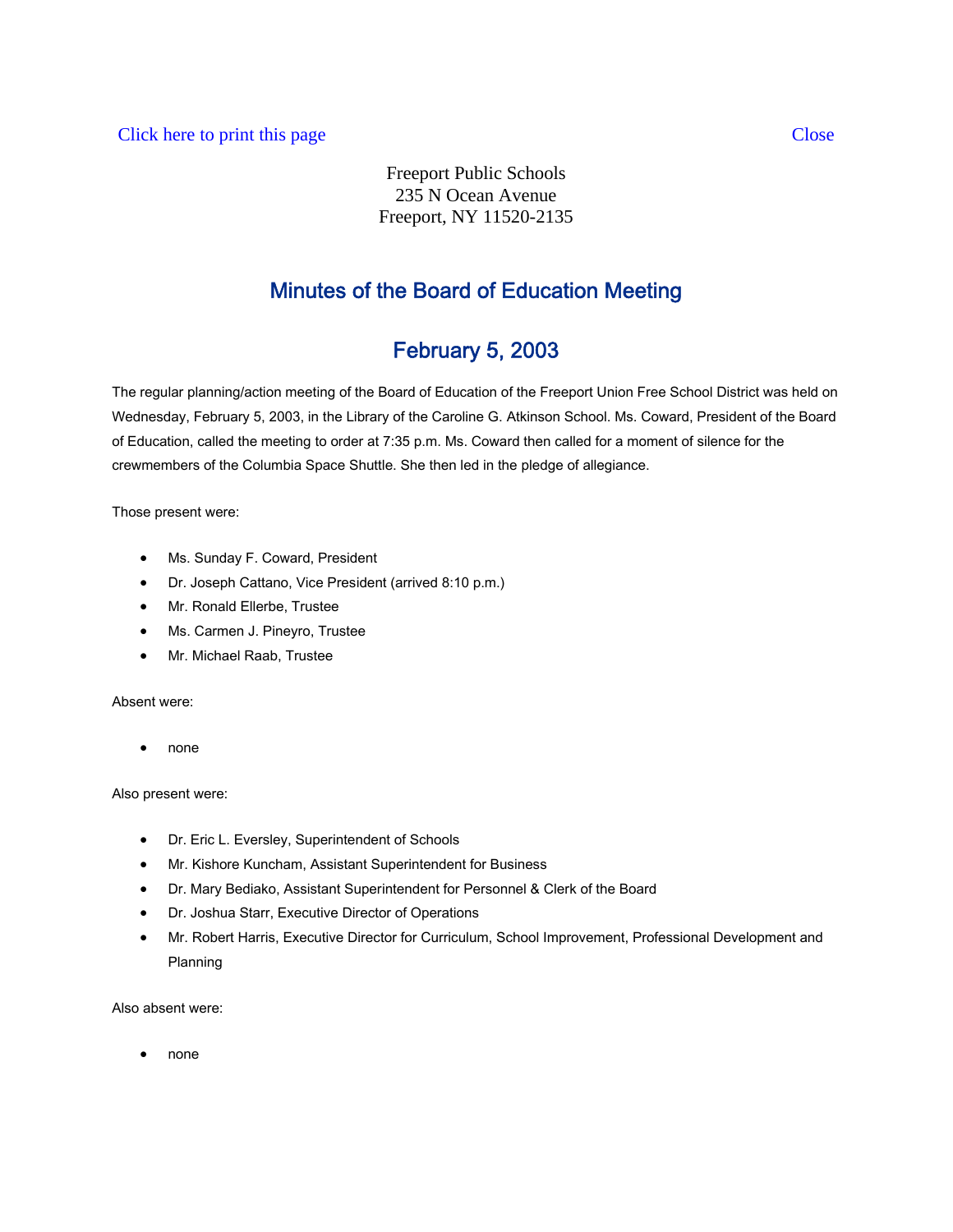Guests were:

• none

The number of people in the audience at the opening of the meeting was 15.

#### Superintendent's Report

Dr. Eversley, Superintendent of Schools, complimented the PTA Council for the successful Founders Day event. Everyone had a wonderful time.

Dr. Eversley reported on the activities of the Officials Working Group (Gang Prevention). This group is working to increase community awareness, prevent student involvement in gangs, increase ties between Freeport youth and the community and to stem recruitment into gangs. This group is also increasing local business and, support and outside services and agencies, peer/mentoring groups and the District community resources for positive programming for youth. The group is comprised of local Police Department, Clergy and Church organizations, Schools, local government, PTA's, and Attorney's office.

Dr. Eversley then introduced Mr. Kuncham, Assistant Superintendent for Business. Mr. Kuncham gave an overview of the budget for the 2003-2004 year.

Dr. Eversley discussed the proposed School Calendar for 2003-2004 with the Board.

#### Questions on the Item for Action

At this time, the public was given the opportunity to address the Board of Education on items on the agenda. Each speaker was allowed to address the Board for 6 minutes.

The Board reviewed the tentative agenda for February 12, 2003.

#### Items for Action

## Approval of CSE and PSE Meetings

Mr. Raab offered the following resolution for adoption:

RESOLVED that the Board of Education hereby accepts the minutes of the meetings of the committees on special education and preschool special education for the following dates:

November 21, 2002, December 9, 2002, December 13, 2002, December 16, 2002, December 18, 2002, December 19, 2002, January 16, 2003, January 21, 2003, January 22, 2003, January 23, 2003, January 24, 2003, January 29,